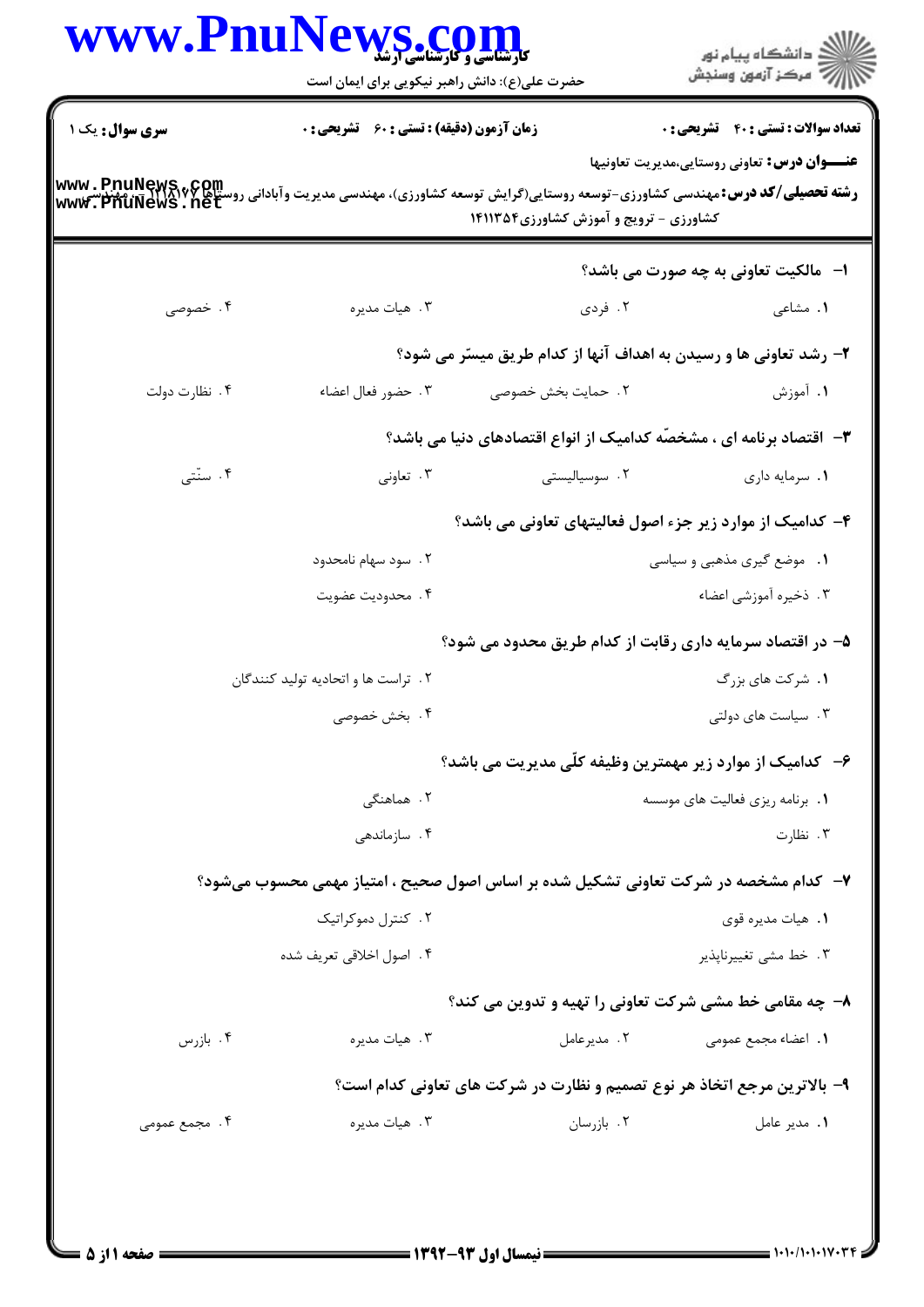| ڪ دانشڪاه پيا <sub>م</sub> نور<br>۾ سرڪز آزمون وسنڊش     |                                         | WWW.PnuNews.com<br>حضرت علی(ع): دانش راهبر نیکویی برای ایمان است                                                                                                                                                                           |                     |                        |  |
|----------------------------------------------------------|-----------------------------------------|--------------------------------------------------------------------------------------------------------------------------------------------------------------------------------------------------------------------------------------------|---------------------|------------------------|--|
| <b>تعداد سوالات : تستي : 40 قشريحي : 0</b>               |                                         | <b>زمان آزمون (دقیقه) : تستی : 60 ٪ تشریحی : 0</b>                                                                                                                                                                                         |                     | <b>سری سوال : ۱ یک</b> |  |
| <b>عنـــوان درس:</b> تعاوني روستايي،مديريت تعاونيها      | کشاورزی - ترویج و آموزش کشاورزی ۱۴۱۱۳۵۴ | <b>رشته تحصیلی/کد درس:</b> مهندسی کشاورزی-توسعه روستایی(گرایش توسعه کشاورزی)، مهندسی مدیریت وآبادانی روستاها Www . PnuNews<br>و <b>شته تحصیلی/کد درس:</b> مهندسی کشاورزی-توسعه روستایی(گرایش توسعه کشاورزی)، مهندسی مدیریت وآبادانی روستا& |                     |                        |  |
| ∙ا− مهمترین اقدام مجمع عمومی مؤسس چیست؟                  |                                         |                                                                                                                                                                                                                                            |                     |                        |  |
| ٠١ تصويب پيش نويس اساسنامه                               |                                         | ٢. گزارش هيأت موسس موقت                                                                                                                                                                                                                    |                     |                        |  |
| ۰۳ اعلام رسمیت مجمع عمومی موسس                           |                                         | ۴. انتخاب اعضای هیأت مدیره                                                                                                                                                                                                                 |                     |                        |  |
| 11- انحلال شركت تعاوني جزء اختيارات چه مقامي است؟        |                                         |                                                                                                                                                                                                                                            |                     |                        |  |
| <b>۱.</b> مجمع عمومی عادی                                |                                         | ٢ . مجمع عمومي فوق العاده                                                                                                                                                                                                                  |                     |                        |  |
| ۰۳ مدير عامل                                             |                                         | ۰۴ هيات مديره                                                                                                                                                                                                                              |                     |                        |  |
|                                                          |                                         | <b>۱۲</b> - کدام مسئولیت هیات مدیره مهمترین مساله حیاتی شرکت تعاونی است؟                                                                                                                                                                   |                     |                        |  |
| ٠١. سازمان بندي                                          |                                         | ٢. تعيين حدود مسئوليت ها                                                                                                                                                                                                                   |                     |                        |  |
| ۰۳ انتخاب رئيس اجرايي                                    |                                         | ۰۴ تعیین حقوق مدیران اجرایی                                                                                                                                                                                                                |                     |                        |  |
| ۱۳- در مورد کارکنان شرکت تعاونی چند نوع آموزش ضروری است؟ |                                         |                                                                                                                                                                                                                                            |                     |                        |  |
| ۰۱ چهار نوع                                              | ۲. یک نوع                               | ۰۳ سه نوع                                                                                                                                                                                                                                  | ۰۴ دو نوع           |                        |  |
|                                                          |                                         | ۱۴– پیشگامان راچدیل کدام مورد مطرح در اصول پیشنهادی خود را در پیشرفت فعالیت هایشان موثر دانستهاند؟                                                                                                                                         |                     |                        |  |
| ۱. آموزش                                                 | ۰۲ تسهیلات                              | ۰۳ تشویق                                                                                                                                                                                                                                   | ۰۴ ترفیع            |                        |  |
| <b>۱۵- کدام گزینه از مشخصه های سهام شرکت تعاونی است؟</b> |                                         |                                                                                                                                                                                                                                            |                     |                        |  |
| ٠١. قابل انتقال                                          |                                         | ٢. غيرقابل انتقال                                                                                                                                                                                                                          |                     |                        |  |
| ۰۳ کمتر از ۳ سهم قابل انتقال                             |                                         | ۴. بیشتر از ۵ سهم قابل انتقال                                                                                                                                                                                                              |                     |                        |  |
| ۱۶- معیار سنجش هیات مدیره برای سنجش امور چیست؟           |                                         |                                                                                                                                                                                                                                            |                     |                        |  |
| ۰۱ اجتماعی - سیاسی                                       |                                         | ۰۳ اقتصادی <sup>-</sup> اجتماعی<br>۲. فرهنگی – اقتصادی                                                                                                                                                                                     | ۰۴ سیاسی – اقتصادی  |                        |  |
|                                                          |                                         | <b>۱۷</b> - در صورت تشبیه شرکت تعاونی به یک مملکت ، هیات مدیره به منزله  است.                                                                                                                                                              |                     |                        |  |
| <b>۱.</b> نمایندگان مجلس                                 | ۰۲ افراد ملت                            | ۰۳ هيات دولت                                                                                                                                                                                                                               | ۰۴ مجلس شورا        |                        |  |
|                                                          |                                         | ۱۸– کدام روش برای تهیه یک گزارش منطقی و صحیح توسط مدیر عامل بهترین است؟                                                                                                                                                                    |                     |                        |  |
| ۰۱ مشورت با کارکنان                                      |                                         | ۰۳ مشورت با هيات مديره<br>۰۲ مدیر عامل به تنهایی                                                                                                                                                                                           | ۰۴ مشورت با بازرسين |                        |  |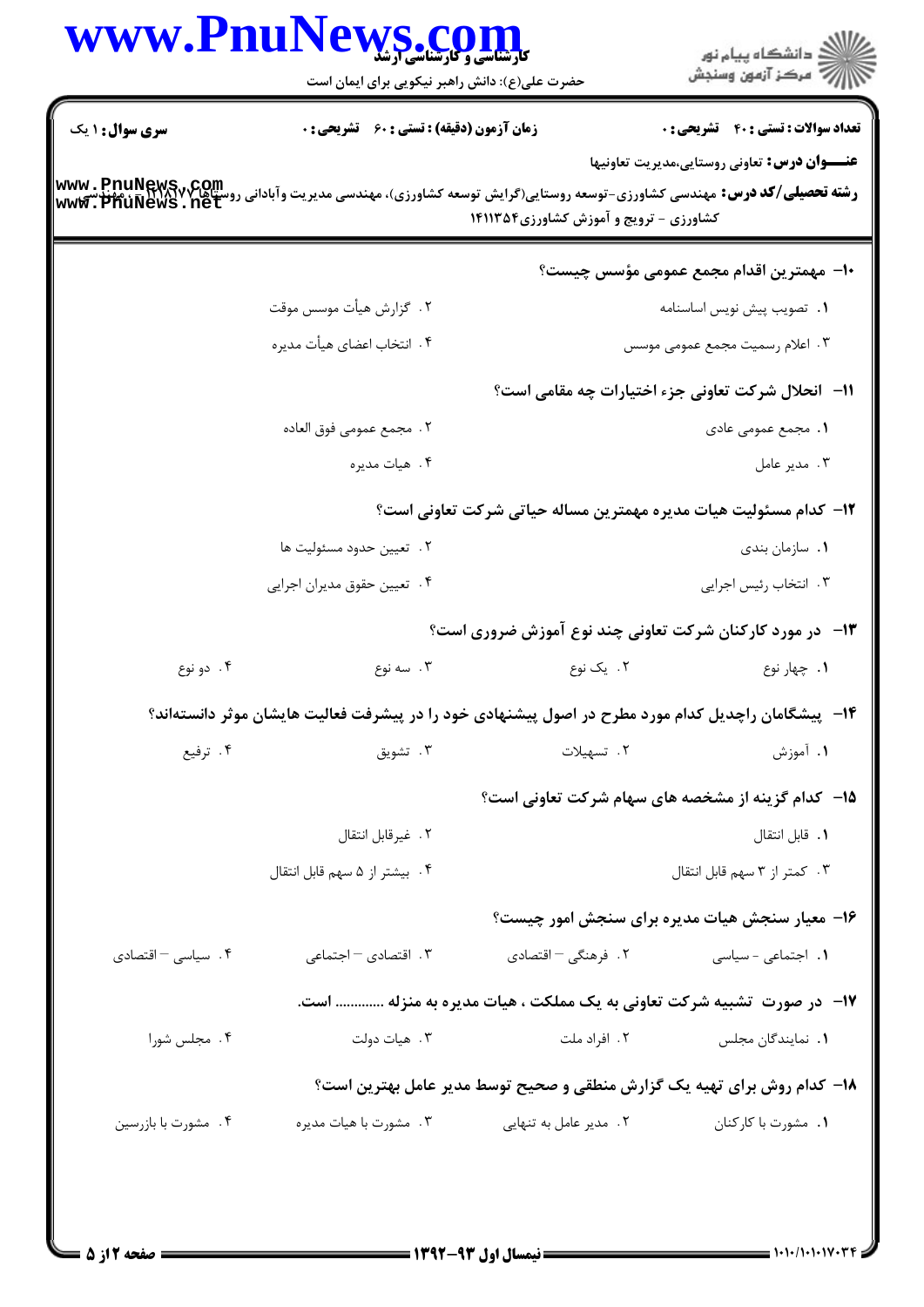| www.PnuN                           | <b>LWS.COM</b><br>حضرت علی(ع): دانش راهبر نیکویی برای ایمان است                                                                                   |                                        | ِ<br>∭ دانشڪاه پيام نور<br>∭ مرڪز آزمون وسنڊش                         |
|------------------------------------|---------------------------------------------------------------------------------------------------------------------------------------------------|----------------------------------------|-----------------------------------------------------------------------|
| <b>سری سوال : ۱ یک</b>             | <b>زمان آزمون (دقیقه) : تستی : 60 ٪ تشریحی : 0</b>                                                                                                |                                        | <b>تعداد سوالات : تستی : 40 - تشریحی : 0</b>                          |
|                                    | <b>رشته تحصیلی/کد درس:</b> مهندسی کشاورزی-توسعه روستایی(گرایش توسعه کشاورزی)، مهندسی مدیریت وآبادانی روستاها www . PnuNews<br>www . PhuNews . net | کشاورزی - ترویج و آموزش کشاورزی۱۴۱۱۳۵۴ | <b>عنـــوان درس:</b> تعاوني روستايي،مديريت تعاونيها                   |
|                                    | ۱۹- برای جلوگیری از بروز مشکلات احتمالی ، استخدام افراد برای مشاغل حسّاس در شرکت تعاونی چگونه باید انجام شود؟                                     |                                        |                                                                       |
|                                    | ۲. پیشنهاد مدیر عامل به تنهایی                                                                                                                    |                                        | 1. پيشنهاد مدير عامل- تصويب هيأت مديره                                |
|                                    | ۰۴ رای مجمع عمومی عادی                                                                                                                            |                                        | ۰۳ رای هیات مدیره                                                     |
|                                    |                                                                                                                                                   |                                        | ۲۰- در مورد ترکیب هیات مدیره و مدیر عامل به ترتیب کدام مورد صحیح است؟ |
| ۴. حرفه ای - حرفه ای               | ۰۳ مادی – حرفه ای                                                                                                                                 | ٢. عادی – عادی                         | ١. حرفه اي - عادي                                                     |
|                                    | ۲۱- مساله عمده تشکیل شرکت های تعاونی در کشورهای در حال رشد چیست؟                                                                                  |                                        |                                                                       |
|                                    | ۲. امکانات و محدودیت ها                                                                                                                           |                                        | ۰۱ ساختار دولت ها                                                     |
|                                    | ۰۴ عدم حمايت دولت ها                                                                                                                              |                                        | ۰۳ عدم آگاهی مردم                                                     |
|                                    |                                                                                                                                                   |                                        | ۲۲- مسئولیت رهبری شرکت تعاونی را کدام مورد بر عهده دارد؟              |
| ۴ . مجمع فوق العاده                | ۰۳ هيات مديره                                                                                                                                     | ۲. مجمع عمومی                          | ٠١. مدير عامل                                                         |
|                                    |                                                                                                                                                   |                                        | ۲۳– آولین و دومین وظیفه هر موسسه و سازمان به ترتیب اولویت کدامند؟     |
|                                    | ۲ . جلب مشارکت – سازماندهی                                                                                                                        |                                        | ۰۱ برنامه ریزی <sup>—</sup> سازماندهی                                 |
|                                    | ۰۴ بازاریابی - ابداع و خلاقیت                                                                                                                     |                                        | ۰۳ خلاقیت - سازماندهی                                                 |
|                                    |                                                                                                                                                   |                                        | <b>۲۴</b> - کدام مورد در ازدیاد اعتماد در شرکت های تعاونی موثر نیست؟  |
| ۰۲ تأمین شغلی                      |                                                                                                                                                   | 1. انتصاب یک نماینده                   |                                                                       |
|                                    | ۰۴ آگاهی از روابط پیچیده افراد                                                                                                                    |                                        | ۰۳ برخورد محیطی مأنوس                                                 |
|                                    |                                                                                                                                                   |                                        | <b>۳۵</b> - کدام مورد در خصوص ارکان شرکت تعاونی صحیح می باشد؟         |
| ٢. مدير عامل مسئول امور مجمع عمومي |                                                                                                                                                   |                                        | 1. انتخاب مدير عامل توسط مجمع عمومي                                   |
|                                    | ۰۴ انتخاب هیات مدیره برای یک سال                                                                                                                  |                                        | ۰۳ وظایف هیات مدیره بر عهده مدیر عامل                                 |
|                                    |                                                                                                                                                   |                                        | <b>۲۶- تنها راه حل مشکلات مطرح شرکت های تعاونی چیست؟</b>              |
|                                    | ٢. اتحاد با ديگر تعاوني ها براساس اصول اوليه تعاون                                                                                                |                                        | ۰۱ جلب مشاركت مردم                                                    |
|                                    | ۰۴ سازماندهی فعالیت ها                                                                                                                            |                                        | ۰۳ حمایت دولتی                                                        |
|                                    |                                                                                                                                                   |                                        | <b>۲۷-</b> هر تعاونی دارای چند رکن است؟                               |
| ۰۴ چهار                            | $\cdots$ سه                                                                                                                                       | ۰۲ دو                                  | ۰۱ پنج                                                                |
|                                    |                                                                                                                                                   |                                        |                                                                       |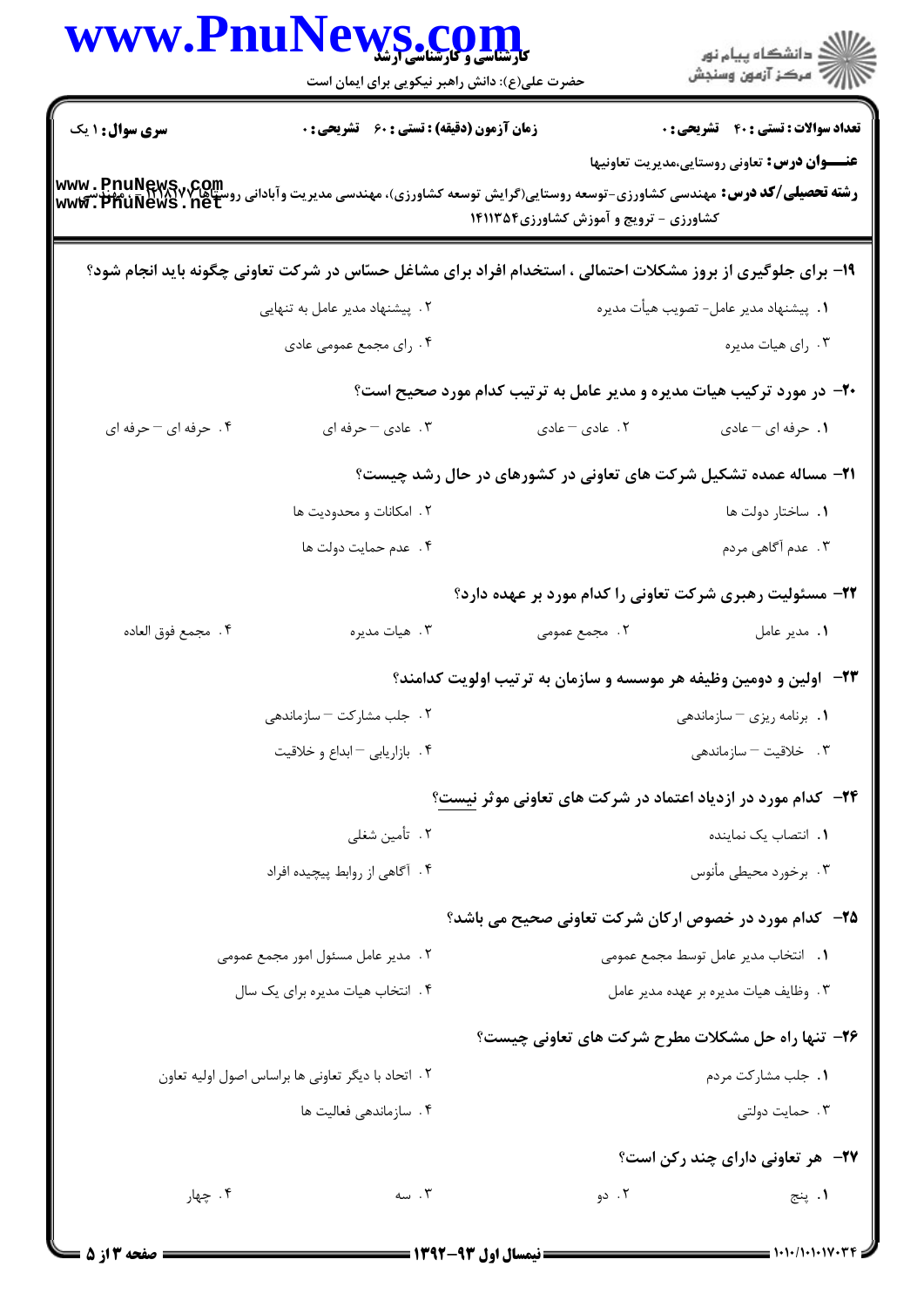|                                   | www.PnuNews.con<br><b>کارشناسی و کارشناسی ارشد</b><br>حضرت علی(ع): دانش راهبر نیکویی برای ایمان است |                                                                                                                                                                                              | ڪ دانشڪاه پيا <sub>م</sub> نور<br>ر <i>7</i> مرڪز آزمون وسنڊش |
|-----------------------------------|-----------------------------------------------------------------------------------------------------|----------------------------------------------------------------------------------------------------------------------------------------------------------------------------------------------|---------------------------------------------------------------|
| <b>سری سوال : ۱ یک</b>            | <b>زمان آزمون (دقیقه) : تستی : 60 ٪ تشریحی : 0</b>                                                  |                                                                                                                                                                                              | <b>تعداد سوالات : تستي : 40 - تشريحي : 0</b>                  |
|                                   |                                                                                                     | <b>رشته تحصیلی/کد درس: مهندسی کشاورزی-توسعه روستایی(گرایش توسعه کشاورزی)، مهندسی مدیریت وآبادانی روستاها Www . PnuNews<br/>www . PnuNews . net</b><br>کشاورزی - ترویج و آموزش کشاورزی1۴۱۱۳۵۴ | <b>عنـــوان درس:</b> تعاونی روستایی،مدیریت تعاونیها           |
|                                   |                                                                                                     | <b>۲۸</b> - ژرژ فوکه شرکت های تعاونی را از چه نظر تقسیم بندی می کند؟                                                                                                                         |                                                               |
| ۴. تعداد اعضاء                    | ۰۳ موقعیت جغرافیایی                                                                                 | ۰۲ میزان مشارکت مردم                                                                                                                                                                         | ٠١. محيط فعاليت                                               |
|                                   |                                                                                                     | ۲۹– کدام عامل نقش بسیار مهمی در موفقیت یا شکست تعاونیها دارد؟                                                                                                                                |                                                               |
|                                   | ۰۲ کمیت و کیفیت کار مدیران و کارکنان                                                                |                                                                                                                                                                                              | ۰۱ سازماندهی                                                  |
|                                   | ۰۴ برنامه ریزی امور                                                                                 |                                                                                                                                                                                              | ۰۳ نظارت دولتی                                                |
|                                   |                                                                                                     | ۳۰– به گفته کدامیک از صاحبنظران ″ مزایای شرکت تعاونی کوچک ، نقاط ضعف آن را جبران می کند″ ؟                                                                                                   |                                                               |
| ۰۴ والدیکی مورا                   | ۰۳ ژرژ فوکه                                                                                         | ۰۲ رابرت آون                                                                                                                                                                                 | ۰۱ ژرژ گوسل                                                   |
|                                   |                                                                                                     |                                                                                                                                                                                              | ۳۱- مراحل ضروری سازماندهی یک شرکت کدامند؟                     |
|                                   | ٢. تهيه اساسنامه - تعيين مديرعامل                                                                   |                                                                                                                                                                                              | ٠١. تقسيم مسئوليت ها - تهيه اساسنامه                          |
|                                   | ۴. تشريح وظايف - تقسيم مسئوليتها - تعويض اختيارات                                                   |                                                                                                                                                                                              | ٠٣ تعويض اختيارات - تشريح وظايف                               |
|                                   |                                                                                                     |                                                                                                                                                                                              | ۳۲-۔ وظایف یک رئیس اجرایی یا مدیرعامل کدامند؟                 |
|                                   | ۰۲ برنامه ریزی - سازماندهی                                                                          |                                                                                                                                                                                              | ٠١. تهيه مقدمات - اجرا و كنترل كار                            |
| ۰۴ برنامه ریزی - اجرا و کنترل کار |                                                                                                     |                                                                                                                                                                                              | ۰۳ تهیه مقدمات – سازماندهی                                    |
|                                   |                                                                                                     | ۳۳- در تعاونی هایی که اولین مساله مطرح فعالیت آنان فروش محصولات اعضاء می باشد کدام مورد باید بررسی شود؟                                                                                      |                                                               |
| ٢. شناسايي بازار                  |                                                                                                     |                                                                                                                                                                                              | ٠. تبليغات                                                    |
| ۰۴ تشویق نمایندگان فروش           |                                                                                                     |                                                                                                                                                                                              | ۰۳ جلب مشتری                                                  |
|                                   |                                                                                                     |                                                                                                                                                                                              | 34- تعاوني معمولاً چند نوع بدهي دارد؟                         |
| ۰۴ سه نوع                         | ۰۳ دو نوع                                                                                           | ۰۲ چهار نوع                                                                                                                                                                                  | ۰۱ یک نوع                                                     |
|                                   |                                                                                                     | ۳۵–۔ تنظیم روابط صریح و ساده با اتهام افراد مرتبط با تعاونی وظیفه کدامیک از ارکان تعاونی است؟                                                                                                |                                                               |
|                                   | ۰۲ مدیرعامل و بازرس                                                                                 |                                                                                                                                                                                              | ٠١. هيات مديره                                                |
|                                   | ۰۴ هيات مديره و مدير عامل                                                                           |                                                                                                                                                                                              | ۰۳ مدير عامل                                                  |